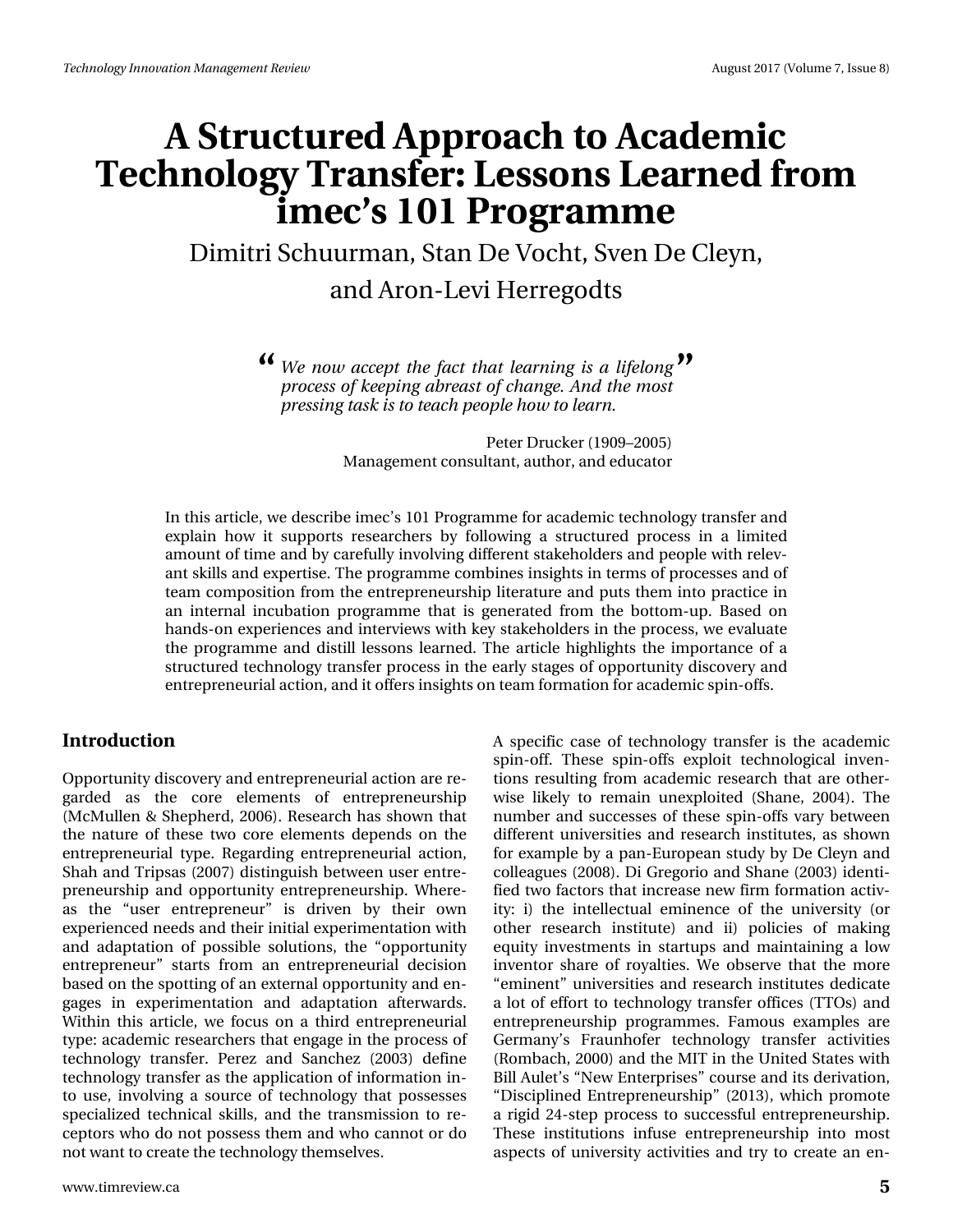# D#./wuxfwxuhq#Dssurdfk#wr#Dfdqhplf#Whfkqrorj|#Wudqvihu=#phf\*v#l34#Surjudpph Glp Iwd# fkxxupdq/#Wdq#Gh#Yrfkw#Whq#Gh#Fohlq/#dqq#Durq0Chyl#Khuuhjrqwy

whsuhqhxuldo#folpdwh#zlwk#d#vwuxfwxuhg#dssurdfk#wr0 z dugv#mfkgrorj|#wdgvihu#dgg#dfdghplf#vslg0riiv1#

K x p dq# ds l voldeblovr#k dv#d#odujh # p s df w#q#wk h # x wf r p h v# ri#wkh#whfkqrorj | #wudqvihu#surfhvv#Uhvhdufk#lqglfdwhv# wk.dw#dfdghplf#vslq0riiv#ldfh#pruh#gliilfxowlhv#lq#wk.h#eh0 jlgglgj#wk.dg#frpsdg|#vslg0rxwr#Exvlghvv#sduhgw#ru0 jdql}dwr gy#duh#ehwhu#dech#wkdq#xqlyhuvlwhy#wr#surylgh# vslq0rii#frpsdqlhv#zlwk#dwlwdqfh#dqg#ehqhilw/#vxfk# dv#gliihuhqw#nlqgv#ri#nqrz dngjh#dqg#sk|vlfdd#dvvhw# +Vp lor u/#4<;:, #Gh#Foh| q#dqg#froohdjxhv#+5348,#dujxhg# wk dw#ir u#df dghp If #vsIq0riiv/#wkh#devhqfh#ri#d#suryhq# wudfn#uhfrug#lq#wkh#pdunhw#lqfuhdvhv#wkh#lpsruwdqfh#ri# wk h#k x pdq#fdslwdo#i#wk h#rujdql}dwlrq1#Wk h|#glvfryhuhg# wk dw#whdp#khwhur jhqhlw|#lv#fuxfldd#iru#wkh#fkdqfhv#ri# vxffhw/#sduwfxoduq#lq#kljk0whfk#hqylurqphqwr#Olnh0 z lvh/#wkh| #ir xqg#wkdw#h{shulhqf hg#hqwuhsuhqhxuv#dovr # Ip suryh#wkh#whdp/#exw#wkhlu#wxg|#grhv#qrw#xxssruw#wkh# (vhuldo#hqwuhsuhqhxu#hiihfwT#+xqdnh#rwkhu#wxqlhv/#vxfk# dv#/kdqh/#5337>#Eduqh| #hw#dol/#5334, #

Ehvighv#wkh#whdp #lwvhoi/#wkh#frppxqlfdwlrq#ehwzhhq# gliihuhqwisduw'ilsdwiqj#dfwruw#v#vhhq#dv#tuxfldo/#ehfdxvh#  $\mathsf{w}$ k h#hiilflhqf|#ri# $\mathsf{w}$ k h# $\mathsf{w}$ hfkqrorj|#wudqvihu#surfh $\mathsf{w}$ #gh0 shqqv#rq#vkh#hiilfdf|#ri#vkh#lqirupdwrq#surfhvvhv# ehvz hhq#ydulr xv#df wr w#dqg#vvdnhkr oghw#+Ur vkz hoo#) # Urehuw rq/#4<: 6, #P ruhryhu/#wkh#fdsdeldw|#wr#exlog#dool0 dqfhv#zlwk#uhohydqw#wodnhkroghuv#fdq#vljqlilfdqwo|#uh0 gxfh#eduulhuv#wr#vxffhvvixc#wdqvihu#Odpeulfkw#)#Nhlfk/#  $4 < : 9.44$ 

Edvhg#r q#wk hvh#r evhuydwlr qv/#dq#dssur df k#wr#whf kqr 0 orj | #wodqvihu#z dv#ghyhorshg#z lwklq#wkh#lohp lvk#whfkqr0 or j | #uhvhduf k#lqvvlwxwh#lp hf #+lp hf0lqwfrp, /#wdnlqj #lqwr # dffrxqw#wkhvh#dvshfw#uhodwhg#wr#dfdghplf#vslq0riiv# dqg#rwkhu#irupv#ri#dfdghplf#whfkqrorj|#wudqvihu#vxfk# dv#dfhqvlqj1#Zlwklq#wkh#434#surjudpph/#dv#wkh#ds0 sur dfk#lv#odehoohg/#wkh#irfxv#olhv#rq#d#uljlg#dqg#vwuxf0 wsuhg#surfhw#zlwk#dndu#ghdgdqhv#dqg#pldnwwqhv/#zlwk# vshfldd#dwhqwlrq#wr#surnhfw0vshflilf#whdp#frpsrvlwlrq# iru#wk.h#gxudwlrq#ri#wk.h#surjudpph#dqg#eh|rqg1

Wilv#duwf oh#vhhnv#wr#frqwdexwh#wr#rxu#nqrzohgjh#dqg# xqghuwdqglqj#ri#wkh#whfkqrorj|#wudqvihu#surfhvv#lq# df dghp If#Iqwlwxwlrqv#Pruh#vshflilfdool/#Iw#dlpv#wr# exlog#ixuwk.hu#nqrzohgjh#rq#wk.h#lpsruwdqfh#ri#d#wwxf0 wsuhg#whfkqrorj|#wudqvihu#surfhvv#q#wkh#hduq#wdjhv#ri# rssruw:qlw|#glvfryhu|#dqg#hqwuhsuhqhxuldo#dfwlrq1#Dqg/# lwwth hnv#wr#rfxv#dwwhqwtrq#qhhghg#ru#whdp#rupdwtrq#q# f dvhv#z khuh# wkh# df dghp If # vsIq0rii# p Ij kw# eh# wkh# sulpdul/#exw#qrw#vlqjdn/#rxwfrph#ri#wkh#whfkqrorj|# wodg vihu#s ur f hvv#Lu#dovr #loox vw.dvhv#vkdv#hvvded vklgj#d#

ww. fw. uhg#dssurdfk#wr#whfkgrorj|#wudqvihu#zlwklq#dq# rujdgl}dwtrg#fdg#eh#d#erwwrp0xs#hiiruw#woduwlgj#jurp# vp dochu#h{shulp hqww#wr#doorz#nkh#surjudpp h#wr#llwozllwk0 lg#kh#n{lvwlgi#ujdgl}dwrg1

Lq#wkh#uhpdlqghu#ri#wklv#duwlfdn/#zh#lluw#uhsruw#rq#wkh# wodwsv#ri#lodgghw#dv#d#uhjIrg#iru#whfkgrorj|#wudgvihu# dqg#qqrydwlrq14Vxevhtxhqwol/#zh#orrn#qwr#vrph#ehw# sudf wif hv<sup>T</sup>靴hodwhg#wr#whfkqrorj | #wudqvihu#lq#wkh#frqwh{w# ri#xqlyhuvlwhv#dqg#uhvhdufk#lqvwwxwhv#Zh#wkhq#gh0 vf uleh#wkh#434#sur f hvv#dv#lw#z dv#lp sohp hqwhg#lq#lp hf# gxulgi#wkh#shulrg#iurp#5348#xqwlo#qrz#EZh#frqfoxgh# z lwk#lqglqjv#dqg#glvfxwlrq#edvhg#q#wkh#luw#edwfk#i# sur rhf w#kkdwkkdyh#roor z hg#kkh#134#sur judp p h1

#### Wodwh#i#wkh#Duw#Whfkqrorj | #Wudqvihu#q#  $1$   $dq$ ghuv#

Vf I hqwilf#dqg#whf kqlfdd#uhvhduf k/#ghyhorsp hqw#dqg#q0 qrydw'r q#duh#nh|#idfwruv#iru#hfrqrplf#jurzwk#dqg#lp0 sur yhg#frp shwwyhqhw#Dovr/#lqqrydwrq/#xqghuwrrg# dv#wk h#surgxfwlyh#dssolfdwlrq#ri#wklv#vflhqwlif#ghyhors0 phqwkdqg#whfkqrorj|/#v#wkhuhiruh#dq#psruwdqw#hqjlqh# iru#uhjIrqdo#ghyhorsphqw#li#wkh#jrdo#lv#lpsuryhg#sur0 gxfwlylw|#dqg#d#fkdqjh#lq#wkh#surgxfwlrq#prgho/#wkxv# rffxs|lqj#d#suhihuhqwldd#sodfh#dprqj#wkh#sulqflsohv#ri# wkh#Hxursh#5353#A/wudwhj | #HHxurshdq#Xqlrq/#5348,1#A/kh# ir oor z lqj #vwdwlw w #iurp #5347#vxp p dul}h #l odqghuv #lq# whup  $v\#$ ri# vflhqfh/# whfkqroril/#dqg#lqqrydwlrq# + WL#  $+$  dnp lvk# r yhugp hqw#5349,=

- –#Wrwdo#dqqxdo#exgjhw#41;;#eloolrq#-ri#zklfk/#4156#elo0 olrq#∨#∨wulfwo|#ru#U) G,
- —#Wrvdc#idnplvk#krul}rqvdc#exgjhw#dfurvv#doc#srolf|#gr0 p dlqv,#ru#wkh#vflhqfh#srolf| # 514<#eloolrq#-ri#z klfk# 4164#elootrq#lv#wulfwo|#ru#U)G,
- —#Wrwdo#hghudo#WL#exgjhw#ru#odqghuv=#633#plootrq
- # Wrvdo# bk urshdq# WL#exgjhw#ru# odqghuv =# 4;6#plootrq
- -#8/:6;#plootrq#q#U) G#-UHUG##Jurvv#H{shqglwxuhv# rq#U) G,/#i#z klfk#526#sdlg#e|#frpsdqlhv#dqg#426#e|# sxedf#bvhdufk#qvwwxwhv
- -#/\kh#U) G#qvhqvlv|r#i#iodqghuv#zdv#5179(#+phdvxuhg# dv#kh#shufhqvdjh#i#JHUG#hodvhg#w#JGS,

Edvhg#rq#wkh#dyhudjh#lqqrydwlrq#shuirupdqfh/#wkh# Hxurshdq#Xqlrq#HX,#Phpehu#A/odvhv#idoo#qwr#irxu#gli0 ihuhqw#shuirup dqfh#urxsv/#dv#fodvvlilhg#e|#wkh#Lqqryd0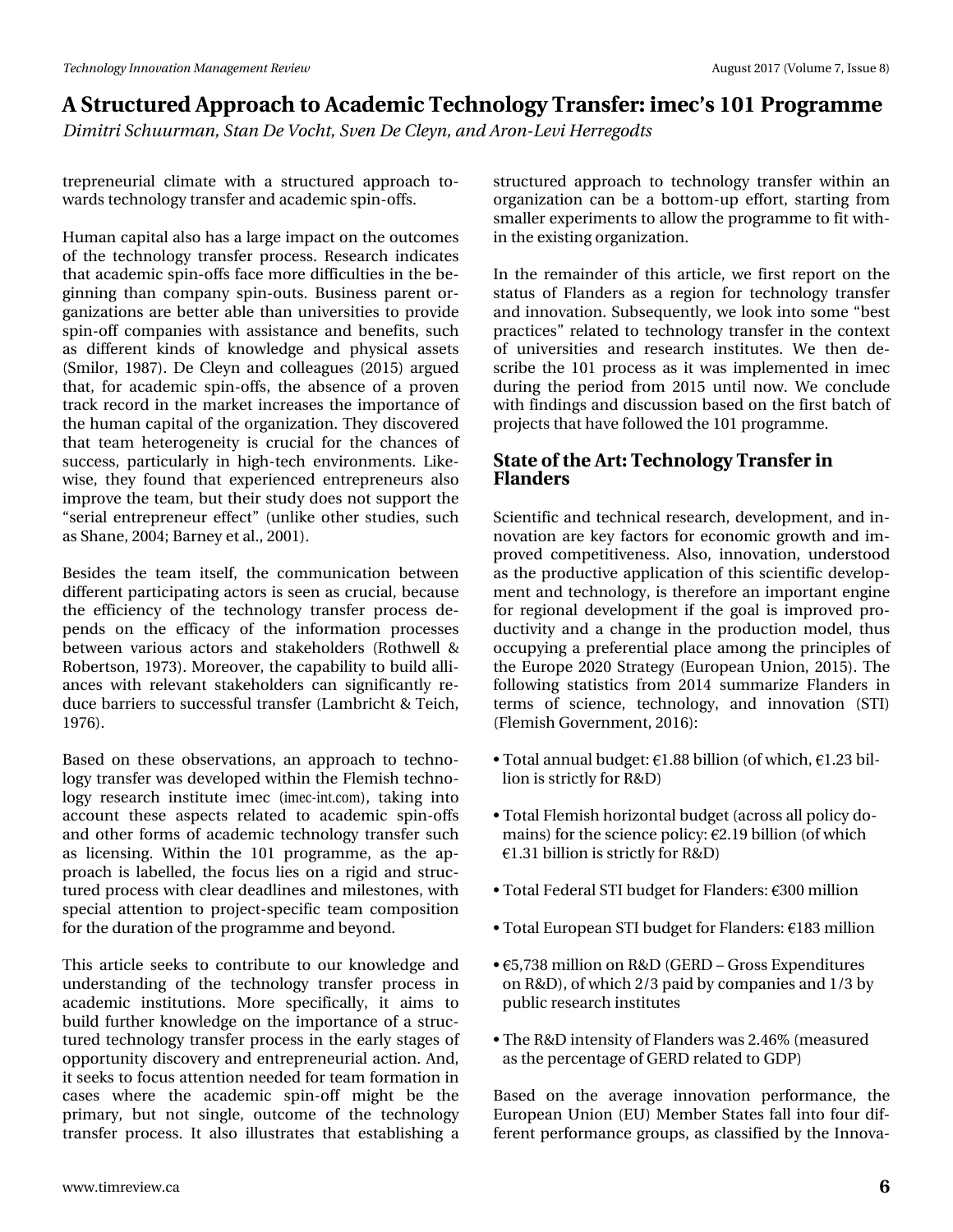# D# /wux f wx uhg#Dssur df k #wr#Dfdghp If# /Vhfk qr or j | # /Vudqvihu=#p hf\* v# 34 #Sur judp p h Glp Iwd# fkxxupdq/#Wdq#Gh#Yrfkw#Whq#Gh#Fohlq/#dqq#Durq0Chyl#Khuuhjrqwy

whrq#Xqlrq#vfruherdug#Hokurshdq#Frpplwlrq/#534:,#1,# (lggrydw'r g#dndghw<sup>T</sup> 牲 lwk#lggrydw'r g#shuir up dgfh #z hoo# der yh#wk dw#i#wk h#HX #dyhudjh #ll, #lqqr ydwlr q#lroor z huv<sup>T#</sup> z lwk#lqqrydwlrq#shuirup dqfh#deryh#ru#foryh#wr#wkdw#ri# wkh#HX#dyhudjh:#III,#(prghudwh#IqqrydwruvT#zlwk#shu0 ir up dqf h#ehor z #wk dw#ri#wk h#HX #dyhudjh >#dqg#ly,#prghw# lggr ydw w<sup>T#</sup>z lwk#lggr ydw'r g#shuir up dgf h#z hoo#ehor z # wkdw#i#wkh#HX#dyhudih1#Lg#wkh#odwhww#JhjIrqdo#Lqqrydwlrq# Vfr uher dug#+Kr and ghuv#hw#dol/#5347,/#l adqghuv#udqnv# dprqj#wkh#qqrydwlrq#roorzhuv:#frqvhtxhqwo|/#ww#dpel0 wtrq#wr#eh#dprqj#wkh#wrs#lqqrydwlyh#uhjlrqv#lq#Hxursh# uht xluhv#xuwkhu#hiiruw#

Wikhvh#qxp ehuv#p lj kw#vhhp #udwkhu#lp suhvvlyh/#exw#lq# Hx ur sh/# odgghuv#v#wloo#dehoohg#dv#dg#ggrydwlrg#roorz0 hu#+ dnp lvk#Jryhuqp hqw/#5349, #Wkhuhiruh/#wkh#qhz# I dop lvk#J r yhuqp hqw#kdv#f r qilup hg#lq#lw#j r yhuqlqj # dj uhhp hqw#ru#wkh#shulrg#5347'534<#d#rfxv#q#d#jurzwk# sdwk#iru#wkh#6(#wdujhw#ri#U)G#lqwhqvlw|/#lqfoxglqj#wkh# dlp #ww #df klhyh#4(#U) G#sxedf#xwod|v2J GS#e|#53531#W # uhdfk#wklv#jrdo/#wkh#jryhuqphqw#frqwlqxhv#wr#wlpxodwh# ydu'r x v# wdnhkr oghw#iur p #j r yhuqp hqw#flylo# vr flhw|/# exvlqhw#r y dql}dwr qv/#dqg#WVL#df wr w#lq#l odqghw#wr # mlq#irufhv#wr#ghyhors#lqlwkdwlyhv/#vhw#srolf|#wdujhwv/#ru# pdlqwdlq#psruwdqw#niiruww#ru#wkh#orqj#whup#q#wkh#lhog# ri#U) G#dqg#lqqrydwlrq1#Lpsruwdqw#dfwruv#lq#wkllv#hfrv|v0 whp #duh#wkh#whfkqrorj|#wudqvihu#riilfhv#+WWR,1#Hdfk# I dnp lvk#xqlyhuvlw|#kdv#tw#r z q#VWR/#z lwk#hdfk#kdylqj#d# gliihuhqw#qxpehu#ri#vslq0riiv#lq#lw#sruwirdr=#NWR#YXE# +yxewhfkw.dqvihu1eh:#53#dfwlyh#vslq#rii#frpsdqlhv,/#WWR# J k hqw#X qlyhuvlw|#+z z z 1xj hqwteh2whf kwudqvihu2hq:#65#df wlyh# vslq#rii#frpsdqlhv#dqg#<#slorw#dfwrulhv,/#NWR#Chxyhq# +ag1nxohxyhq1eh2hq:#k5#dfwlyh#vslq#ii#frpsdqlhv,/#dqg#WWR# Kdvvhowi#zzz1kkdvvhow1eh2whfkwudqvihud#13#dfwlyh#vslq#ii#frp0 sdqlhv, #Ehvighv#wkhvh#xqlyhuviwj0uhodwhg#WWRv/#odqghuv# dovr#kdv#irxu#wudwhjlf#uhvhdufk#qwww.whv##phf/#YLWR/# YLE/#dqg# odqghuv#P dnh# #wkdw#kdyh#rw huhg#66#vslq0riiv# wk h#s dw#wk uhh# hduv#H ohp lvk#Jryhuqp hqw#534:, #A/k huh# lv# dovr # d# j hq hudo# whf k q r or j | # wudq vihu# r iilf h/# WWR# I odqghuv/#exw#wklv# yjdql}dwlrq#v#phuho|#ghdolqj#zlwk#q0

irup dwir q#wkdulqj#dqg#fdq#eh#uhjdughg#pruh#dv#d#whfwru# r ujdql}dwir q1# Wkh#devhqfh#ri#d# wur qj#ryhudufklqj#ru0 j dql}dw'r q#k dv#dovr#ir whu hg#d#f olp dwh#ri#frp shwlwlr q# ehwz hhq#wkh#WWRv#q# odqghuv#Pruhryhu/#wkh#xqlyhuvlw|# WWRv#irfxv#prwoo|#rq#vshflilf#vhuylfhv#vxfk#dv#sdwhqw0 lqj/#dnjdd#dgylfh/#khos#lq#wduwlqj0xs#d#frpsdq|/#hwf# Uduhoj #gr #wkhvh#r uj dql}dwir qv#irfxv#r q#wkh#hqwuhsuhq0 hxuldo#surfhw1#Zlwklq#wklv#duwlfdn/#zh#ghvfuleh#wkh#lphf# 434#surjudpp h#dv#d#zd|#wr#ryhufrph#wklv#jds#e|#kdy0 lqj#d#vshflilf#whdp#frpsrvlwlrq#dqg#d#vwuxfwxuhg#sur0 f hw#bp lwhg#q#Wp h# lwk# dndu#ghdyhudednv1

#### Wikh#phf#Dssurdfk#wr#Whfkqrorj|#Wudqvihu

Ip hf #lv#wkh#z ruog0ohdglqj#U) G#dqg#lqqrydwlrq#kxe#lq# qdqr Ohohf wur qlf v#+vlqf h#4<; 7,#dqg#glj lwdo#whf kqr or j lhv# iurp #1 odqghuv#dqg#lv#d#wuxwhg#sduwqhu#iru#frpsdqlhv/# woduwssv/#dqg#dfdghpld1#Mqfh#5349/#wkh#qhz#lphf#uh0 vhduf k#qwwxwh#v#wkh#uhvxow#i#wkh#phujhu#ehwzhhq#wkh#  $\langle$ r og  $\tau$  # Ip hf # wudwhj If # uhvhduf k # f hq wuh # dq g # IP lq g v # +l odqghuv\*#gljlvdd#uhvhdufk#dqg#hqwuhsuhqhxuvkls#kxe,1# IP lqgv#z dv#d#uhvhduf k#qvwlwxwh#rxqghg#e|#wkh#Jryhuq0 p hqw#ri#l odqghw#lq#5337#irfxvlqj#rq#dssdfdwtrqv#ri# LFW#dqg#eurdgedqg#whfkqrorj|1#Lw#zdv#frpsrvhg#ri#54# w s0ri0f odvv#uhvhduf k# urxsv/#glylghg#ryhu#lyh#uhvhduf k# ghsdump hqw/#dqg#lqyroyhg#wkh#hqwluh#lohplvk#phgld# dqg#LFW#exvlqhvv#frppxqlw|/#zlwk#pruh#wkdq#4/333#uh0 vhduf khuv#iur p #wkh#ilyh#odujhvw#l ohp lvk#xqlyhuvlwhv# +J k hqw#Ohx y hq/#Eux whov/#K dwhow#dqg#Dqwz hus,#dqg#d# f hqw.dd#wdii#i#p ruh#wkdq#433#shrsdn1#Zlwk#wkh#p hujhu/# IP Iggv#kdv#ehfrph#phf1Jkhqw#rqh#ri#wkuhh#exvlghvv# xqlw#i#kh#qhz#phf#yjdql}dwrq#

Wikh #surednp v#p hf#dfhv#gxulqj#ww#rqwlqxrxv#hiiruw#i# eulqjlqj#lw#whfkqrorj|#wr#wkh#pdunhw#duh#vlplodu#wr# prw# uhvhdufk#fhqwuhv#dqg#xqlyhuvlwhv#durxqg#wkh# joreh=#olplwhg#uhvrxufhv#+wlph2prqh|,/#gliihuhqw#wodnh0 kroghuv/#frqidfw#ri#lqwhuhw#xqfdhdu#ghflvlrq#fulwhuld/# lqyr gyhp hqw#r i#gliihuhqw#whdp v/#dqg#uhvhduf khuv#wkdw# odfn#n{shulhqfh#q#exvlqhvv/#dprqj#wkhu#kdoohqjhv1#

Lg#wkh#shulrg#iurp#5346#wr#5348/#ehiruh#wkh#phujhu/# IP Iqgv\*#whf kqrorj | #wudqvihu#df wlylwhv#iru#uhvhduf khuv# z lwk#surp lvlqj#whfkqrorjlhv#z lwklq#wkh#uhvhdufk#lqvwl0 wxwh#z huh#duulhg#xw#e|#d#vlqjdn#shuvrq#Uhvsrqvleldw0  $I$ hv#lqf  $\alpha$ ghg#sdwhqw#sr ww'r dr#p dqdj hp hqw#dnj dd#) # frqw.dfw/#dfhqvlqj/#hwf1/#dqg#prw#lpsruwdqwoj/#wklv# shuvrq#z dv#wkh#bldlvrq#z lwk#wkh#whfkqrorj|#wudqvihu#ri0 ilf hv#r i#wkh#xqlyhuvlwhv#Dowkrxjk#wkh#xqlyhuvlwl#WWR# frochdj xhv#dqg#h{whuqdo#frqvxowdqw#zhuh#lqyroyhg#lq# vshflilf#fdvhv#q#dq#dg#krf#edvlv/#wkh#olplwhg#dprxqw#ri# p dgsr z hu#dydlode oh#dgg#wkh#odfn#ri#d#surfhw#uhvxowhg# lg#yhu #uhdf wyh#dgg#f dvh0e| 0f dvh#whf kgr or i | #wudgvihu# dfwylwhv#Lqvsluhg#e|#wkh#dssurdfk#dssdhg#e|#wkh# I udxqkrihu#Lqvwlwxwh#+JH,#dqg#wkhlu#vr0fdoohg# IGd|v<sup>T#</sup># + udxqkrihu/#534: ,/#z klfk#duh#rfxvhg#q#hqwuhsuhqhxu0 ldoth{sorudwtrq#dqg#ydolgdwtrq#zlwk#srwhqwldotfxwnrphuv# lq#d#bplwhg#dprxqw#ri#wlph/#dqg#qiruphg#el#wkh#whfk0  $qr \sigma j$  | # wodq vihu # dqg # hqw hs uhq hx u vk ls # d whud ws uh # dqg # ngr z ohgi h#z lwklq#wkh# uj dql}dwir q/#d#luww#wuldo#dvh#z dv# lqlwdwng#e|#wkh#vlqjdn#whfkqrorj|#wudqvihu#uhvsrqvledn# lq#Plqgv#q#Vhswhpehu#5348#Edvhg#q#wkh#h{shulhqfhv# ri#wklv#iluw#wuldo/#d#iluw#yhuvlrq#ri#wkh#434#surjudpph#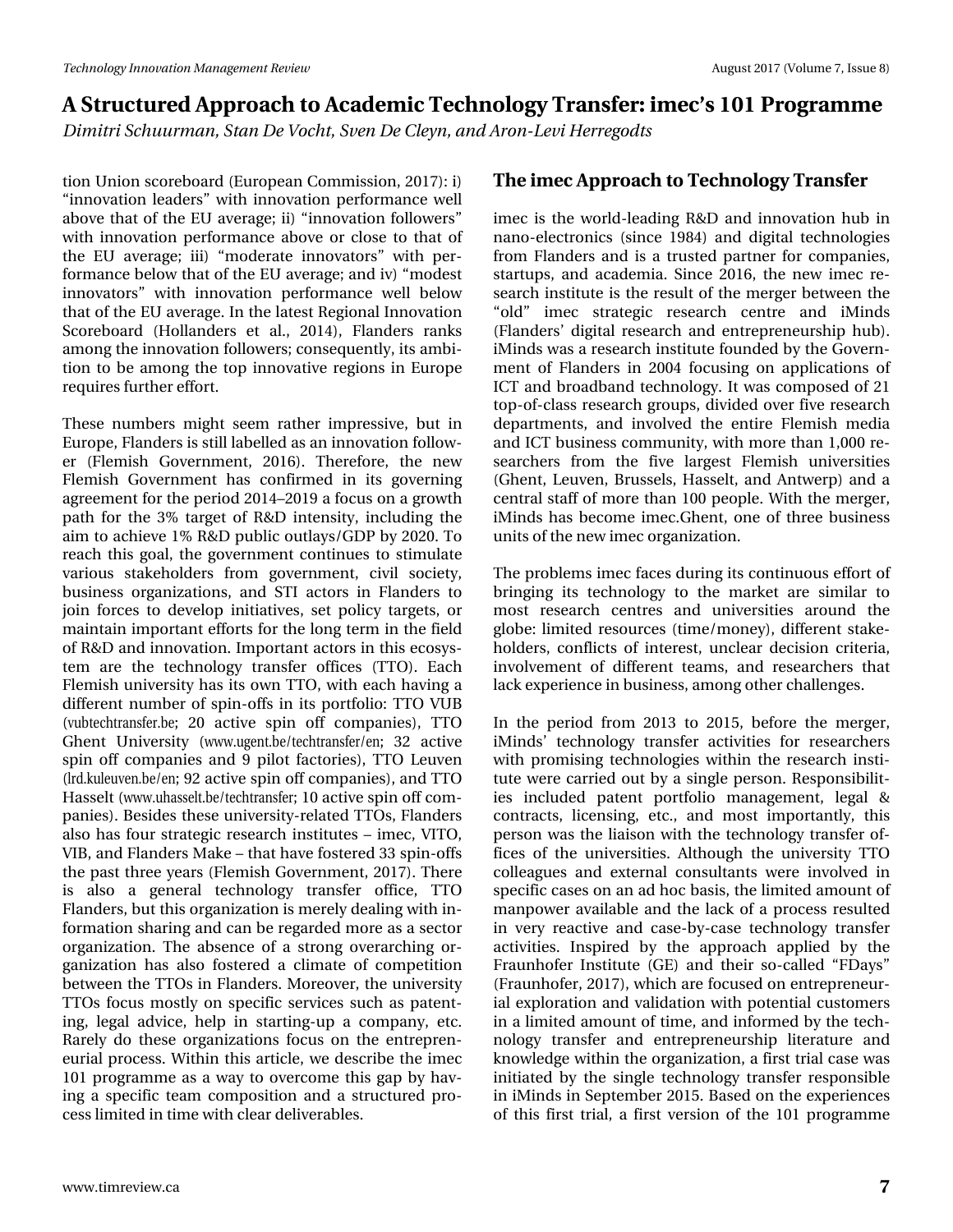*Dimitri Schuurman, Stan De Vocht, Sven De Cleyn, and Aron-Levi Herregodts*

was designed and rolled out within the merged imec in early 2016, backed up by a few key decision makers in an attempt to strengthen the technology transfer process within the new research institute. This decision was informed by the promise that the programme could generate multiple benefits: a more efficient (faster) and more effective (higher quality outcomes) technology transfer process, as well as more robust and transparent decision making. The target population is imec researchers who are doing a PhD or hold a post-doctoral position involving a technology that might have market potential. For a duration of 12 weeks, with (at least) 1 day a week spent on the project by the participating core team, imec researchers have the chance to "get out of the building" to assess the market potential of their technology, as well as identify (and where possible already start to work on) some weaknesses and challenges (e.g., at the team level). The programme consists of three phases with clearly specified goals and deliverables.

The name "101" was chosen for several reasons:

- 101 means an introduction; here, it is an introduction to entrepreneurship
- imec is engaged in digital research (1s and 0s)
- 1 on 1 refers to the close contact between the researchers and the lead coach
- at the end of the programme, a binary go/no-go decision is taken (1 or 0)
- it refers to the time investment of the researcher (12 weeks at 1 day/week)

#### *Programme structure*

The structured 101 process is depicted in Figure 1: it starts with a kick-off meeting, lasts for 12 weeks, and guides the research team through three phases. Each phase lasts for 3 to 4 weeks, and ends with a final decision meeting. The goal is to come to a go/no-go decision for further investments by imec and the universities involved. Every phase ends with a meeting where all stakeholders are invited and where the valorization team needs to present its findings. These meetings give the team a fixed deadline with clear deliverables and objectives. At the kick-off meeting, the team discusses the technology and the different possible use cases. An obvious but important aspect within the kick-off meeting is that all participants engage in careful agenda planning for the coming weeks.

The first phase is all about structuring the assumptions underlying different aspects of the use cases identified by the team. The team needs to map the different customer segments, the problem addressed, the need aspiration, the current alternatives, the barriers to adoption, and the unique selling point of their solution. This mapping can be done for one or more use cases. After 3–4 weeks, the first phase meeting is organized to allow the team to present its assumptions and its different cases. During this meeting, a discussion and iteration are facilitated with involvement from all stakeholders (professors, university technology transfer office, business developers, program director, living lab experts, innovation managers, etc.). This discussion feeds the involvement and buy-in of all stakeholders, leading to a growing enthusiasm of all parties involved when progress is being made by the teams.



**Figure 1.** imec's structured 101 process and the areas of focus for each phase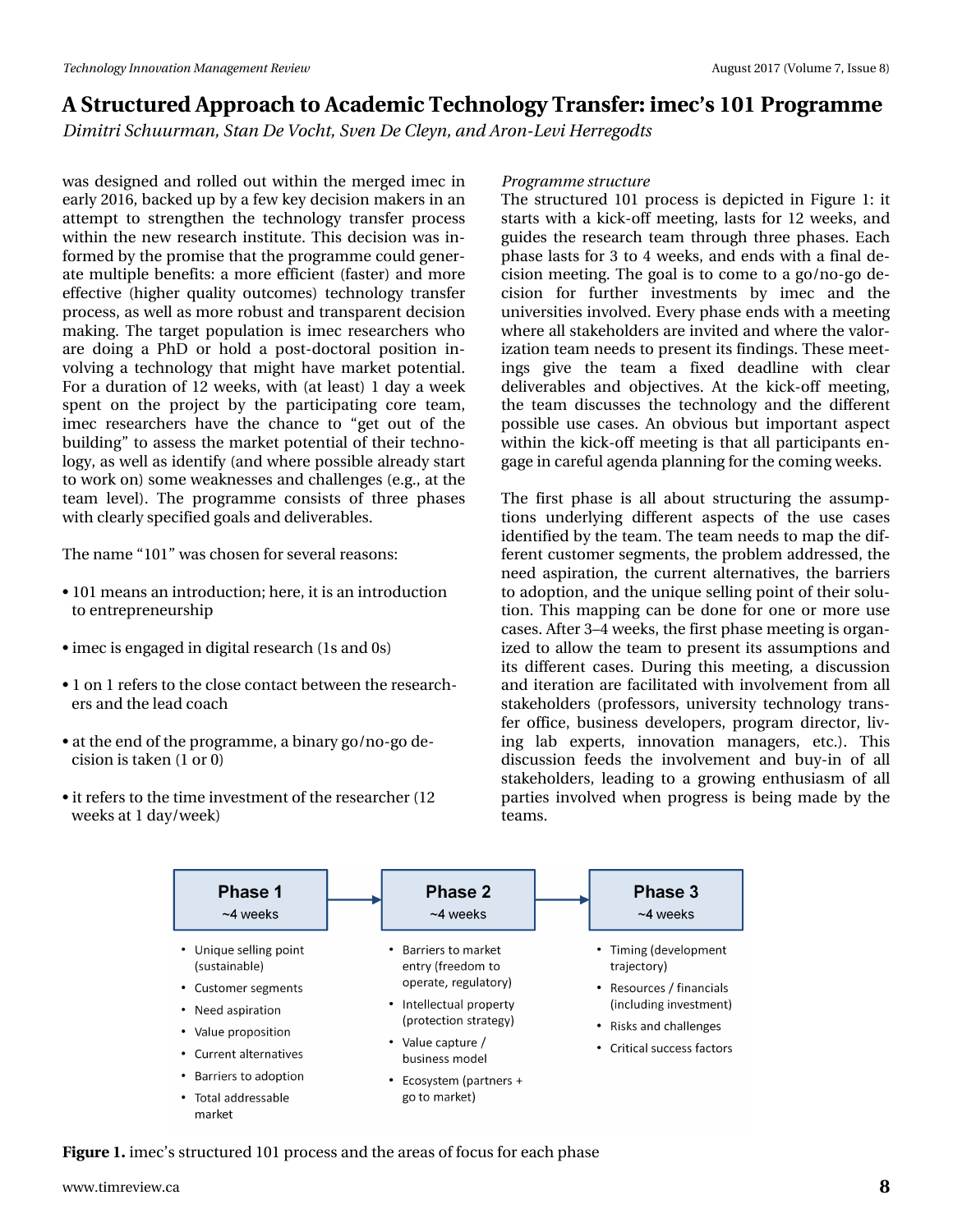*Dimitri Schuurman, Stan De Vocht, Sven De Cleyn, and Aron-Levi Herregodts*

The second phase is crucial because it consists of the valorization team trying to validate the assumptions by conducting interviews with the different parties of the ecosystem addressed by the use case. In preparation for these interviews, a topic guide is drafted in close collaboration with the user specialists from the imec.livinglabs department. In parallel with the interviews to validate the Phase 1 assumptions, the team needs to come up with a clear view on intellectual property (including a protection strategy and freedom to operate), a business model, and an overview of the ecosystem (e.g., partners and go-to-market strategy).

During the second phase meeting, the team presents its findings from the interviews and its assessment of whether or not the assumptions have been validated. This presentation is a more precise version of the Phase 1 presentation, because it includes a first draft of their intellectual property assessment, business model, and ecosystem overview. After the discussion, one use case and an associated value-capture model and go-to-market strategy are chosen to be the most promising. At this stage, the project team and steering committee should have validated arguments on why certain valorization alternatives (e.g., spin-off, licensing to a third party) are better than others.

During Phase 3, the team needs to work out the timing, the resources, and the critical milestones needed to execute the business model and the go-to-market strategy. The result of Phase 3 is a final presentation and pitch that needs to be delivered to the different decision takers who will decide on further investment in the case.

#### *Team composition*

There is a threefold project team structure with a specific composition (Table 1). The core team consists of the imec researcher(s) that created the technology, together with the manager of the fund for industrial research, and one dedicated hands-on lead to coach the team. This core team executes all the research and reports to the extended project team at the end-of-phase meetings. The extended project team also includes the professor or supervisors from the researcher(s), a technology transfer representative from the university of the researcher(s), a business unit (BU) owner from imec, and experts with different backgrounds from the imec research institute (e.g., experts on user research and incubation). The different skills, network, and other assets of these team members can be used as required during the process. The decision team includes the imec C-level decision makers that eventually decide whether the project can continue after the 101 programme, what resources are dedicated to the team, and what direction should be taken (e.g., further research, spin-off, licensing). The steering committee gathers at the start, at the end of each phase, and at the finish of the 101 programme.

Throughout the process, there is regular reporting on findings and progress, and an evaluation is made at the end of each phase by the steering committee. After each phase, the team reports and presents its findings to the extended team. By also including the university technology transfer people, potential conflicts of interest are avoided, such as discussions over intellectual property or on the amount of time the researchers spend on the 101 programme. The in-kind funding consists of the support and coaching by the experts. There is also a limited imec budget of about  $65,000$  available to each team for travelling and other relevant expenses during the process.

#### **Outcomes of the 101 Programme**

The first pilot project that was carried out along the lines of the 101 process (or at least with the main principles)

| Table 1. Composition of the 101 team |  |
|--------------------------------------|--|
|                                      |  |

| <b>Core Team</b>                                           | <b>Extended Team (Steering Committee)</b>                                             | <b>Decision Team</b> |
|------------------------------------------------------------|---------------------------------------------------------------------------------------|----------------------|
| PhD/Post doctoral researcher(s)<br>$\bullet$<br>imec coach | Supervisors/professors<br>University technology transfer representatives<br>$\bullet$ | imec management      |
| Industrial research fund manager<br>$\bullet$              | imec business unit owner<br>$\bullet$                                                 |                      |
|                                                            | imec user research specialists<br>$\bullet$<br>imec business experts<br>$\bullet$     |                      |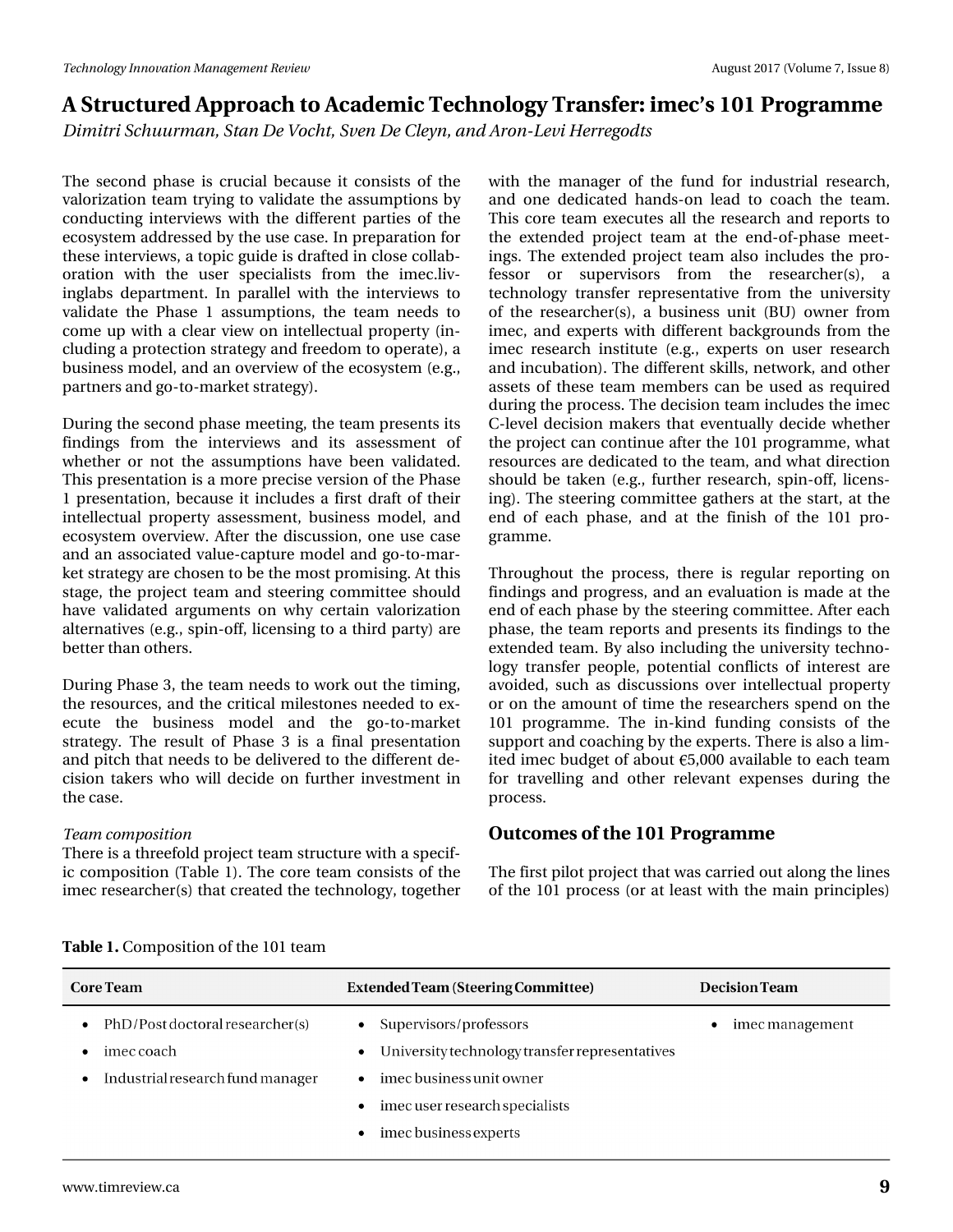*Dimitri Schuurman, Stan De Vocht, Sven De Cleyn, and Aron-Levi Herregodts*

focused on Tengu, which is a platform to automate the setup of big data frameworks. Tengu was the result of research by an imec–UGhent PhD researcher. The technology surfaced during an iMinds' opportunity recognition workshop (ORW) in June 2015. The goal of these workshops is to help develop entrepreneurial and business skills by using and applying techniques and methodologies to real research results. After this three-day workshop, the PhD student wanted to undertake a more in-depth valorization of his research. At this point, the technology transfer office responsible for iMinds piloted a first version of the 101 process, which involved all stakeholders, a commitment of 1 day/week, a three-month timeframe, and clear deliverables. After these initial three months, the researcher applied for imec funding in February 2016. Although the first application was not successful, the jury was impressed by the quality of the file and encouraged the researcher to clarify some points of his business plan. A second application for funding in May 2016 was successful. The spin-off company Tengu was incorporated in July 2016, only 12 months after the researcher's first contact with imec's technology transfer office. Today, the Tengu team consists of 7 people and has made its first sales.

Having seen the need for and the effect of a follow-up program after a first introduction workshop, the imec TTO responsible further developed the programme and started four simultaneous 101 projects in January 2016, all of them having attended the November edition of the opportunity recognition workshop (ORW). This was done with the help of external consultants taking up the role as lead coaches. The closing meetings were attended by the senior management of iMinds who were impressed by the quality of the files. The only remark was that imec had all the necessary competences in house and it was not necessary to hire external consultants.

In light of the recent merger between iMinds and imec, and the installment of a product lifecycle process, the new imec organization wanted to test the 101 process in a more elaborate form. The main goal was to help prepare the teams for an investment decision. Figure 2 depicts the 101 programme within the broader imec technology transfer context.

A difference with the first 101 projects was that they did not come from the ORW, but were selected from a long list of 35 candidates, identified within the research institute, of which we eventually selected 10 projects to prepare an opportunity review (Gate 1). For the first execution of the 101 programme in the new imec organization, 4 teams participated in this programme alongside 6 other teams that also pitched at Gate 1 but did not follow the 101 programme. The jury was unanimous in thinking that the 101 teams pitched significantly better than the others. Their value propositions were much more concrete and their validation examples were more convincing.



**Figure 2.** Technology transfer at imec, including the phases and positioning of the 101 programme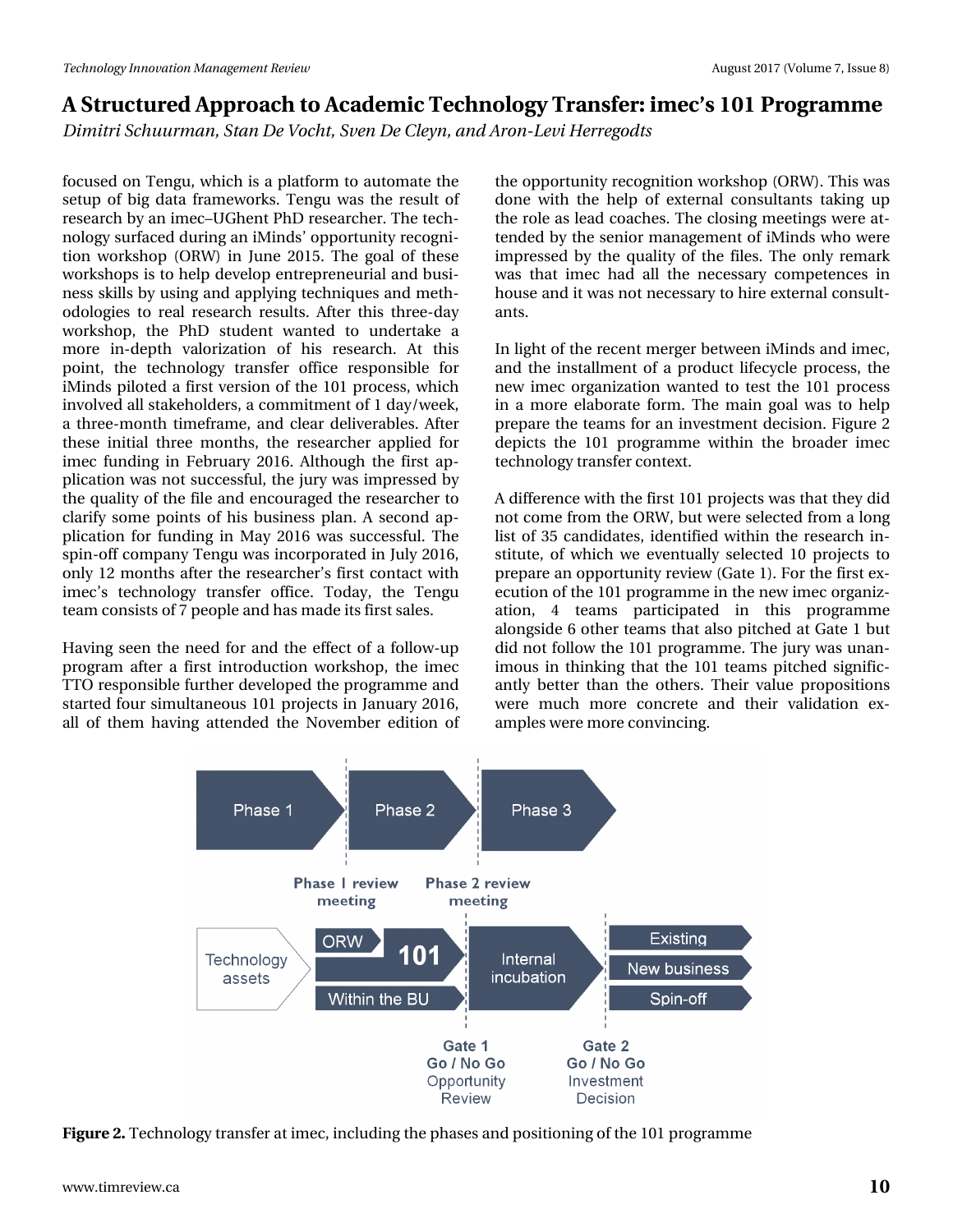*Dimitri Schuurman, Stan De Vocht, Sven De Cleyn, and Aron-Levi Herregodts*

One of these projects was called Quasar, which refers to technology that allows for all programmers to write code that can run on a graphics processing unit (GPU). GPUs are extremely fast for certain algorithms but are notoriously hard to program. Quasar makes it easier for researchers and developers to program and GPUs. Since 2013, the Quasar team had been looking for good ways to position its technology and to find a go-to-market strategy but had not been successful due to a combination of factors. It was decided to give the project a last chance to come with a strategy. Thanks to the revived enthusiasm, the heterogeneous extended team, and many structured interactions with potential users and customers, the project found a good niche market (in the automotive sector) and a first paying customer. The team shifted from the objective of starting a spinoff to an in-house research program within the industry.

Overall, the outcomes of the first 101 programmes are very positive. All four are continuing the entrepreneurial process: besides Quasar, a second project regarding an Internet of Things (IoT) solution is close to starting a spin-off, a third project is closing new licensing deals and has developed a strategic research programme to enable future technology transfer activities, and the fourth project is doing further investigations.

#### *Evaluating outcomes*

We conducted a survey of the four teams on the process and the 101 programme during the iteration that ran from December 2016 to February 2017. Twelve out of 26 respondents filled out the questionnaire. The support was given a score of 4 out of 5 by 72.7% of respondents, 18.2% gave the maximum 5/5, and 9.1% rated it at 3/5. On the question "Would you recommend your fellow researchers to take part in the imec 101 programme?", 100% (12) of the respondents said yes. Based on open questions, we discovered that the participating researchers believe they learned new skills and adopted a more entrepreneurial way of thinking. In particular, conducting interviews with potential customers took most of the researchers way out of their comfort zones. Therefore, the help of the coach and the user experts was needed in order to conduct these interviews effectively and translate the findings in terms of their value proposition and potential business model. This need was confirmed in an interview with an individual involved in technology transfer:

*"The strongest part of the 101 process is the interviewing. This has to happen at an early stage. For academic researchers, some kind of a 'push' is needed in order for them to do this, as they are so*

*busy with other work as well. Without this 'push', the majority will not engage in this market validation or potential customer exploration. The 101 process offers this kind of 'push', with concrete time pressure and deadlines. It is very intensive and difficult to combine with the other work, but it can offer a lot of value."*

Despite the short amount of time (12 weeks), a thoughtful investment decision can be made based on data gathered through the process. This timeframe allows for the organization engaging in technology transfer activities to "kill it faster"(if needed) and provide more focused investment in promising technologies and research. The time is short but the attention is focused, allowing the organization to quickly gauge potential. This approach yields more spin-offs, spin-outs, and flipped technology transfer, because the technology transfer budget and resources can be spent more efficiently.

#### **Discussion: Lessons Learned**

The 101 programme is designed to stimulate entrepreneurial action among academic researchers within the ecosystem of the imec research institute. The initial goal is the academic spin-off, but other options such as licensing are explored as well during the process. The programme does so by focusing on two specific aspects: a structured process and team composition.

The structured process, which is in line with the first five steps of Aulet (2013), allows the organization to identify the most promising markets and chose a primary "beachhead" market. To keep focus and structure, a business model brainstorm is held at the start of the programme, and the results from the consecutive research activities are reported within the frame of this initial workshop (see Rits et al., 2015). The research aims at need identification and market validation, combining the problem/solution fit and product/market fit stages, and is done through desk research and user interviews. It was exactly this structured approach that enabled Tengu to quickly accelerate the technology transfer activities where the foundation of generating a spin-off was laid in only three months. Related to the extended team composition, we also find support for the work of De Cleyn and colleagues (2015) given that the multi-disciplinary and multi-stakeholder teams had a positive impact on the project outcomes. By involving the universities, they felt more committed to the project and were more inclined to allow their researchers to dedicate time to it. The limited timespan of 12 weeks also fostered a positive attitude from, for example, the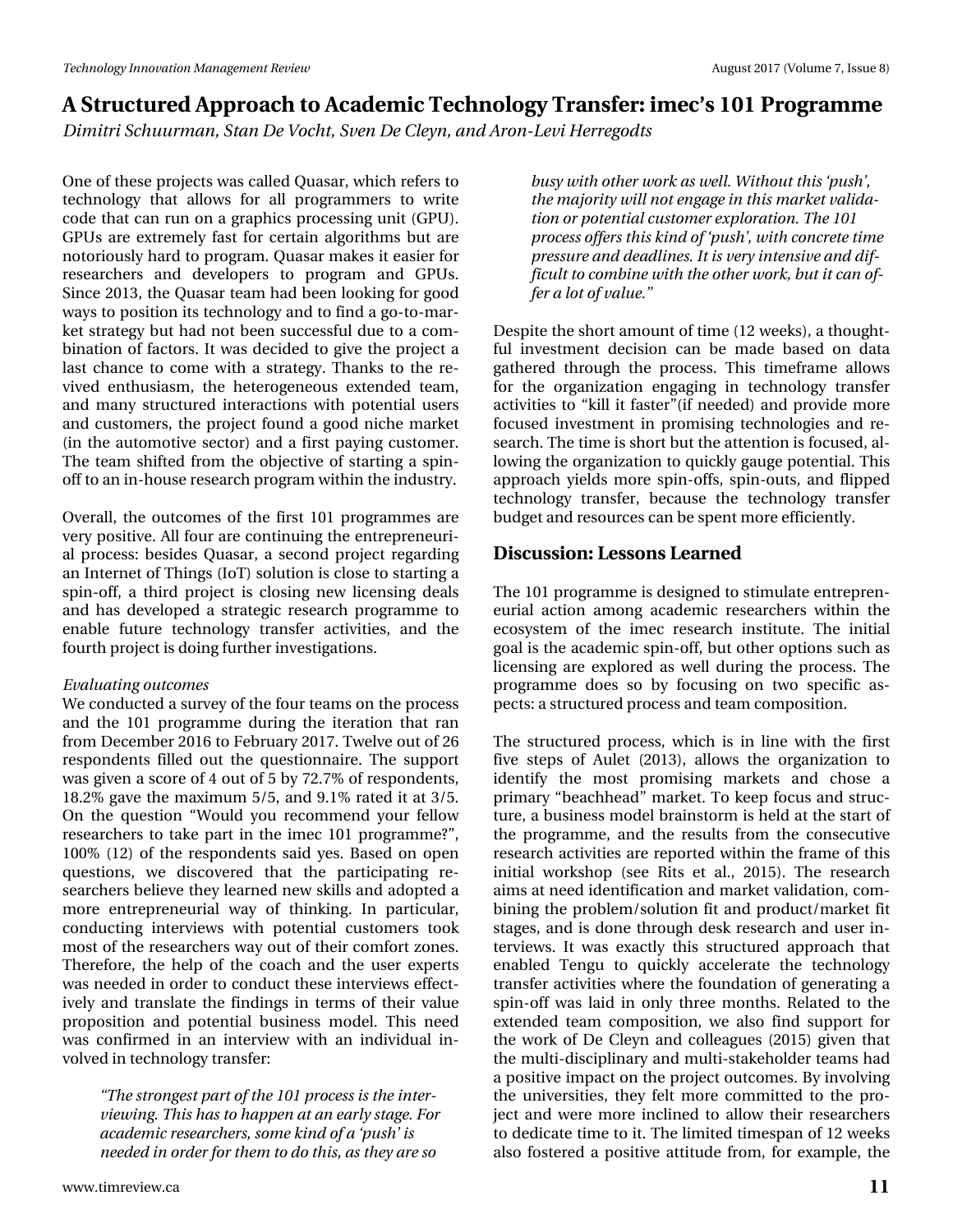*Dimitri Schuurman, Stan De Vocht, Sven De Cleyn, and Aron-Levi Herregodts*

promoters of the researchers, because it did not distract them too much from their publishing duties. For the researchers themselves, the process allowed them to make a more deliberate choice between an entrepreneurial or an academic career. Also, the presence of the university technology transfer officers is mutually positive: the process helps them in their work, but they can also provide tailored assistance during the process given that they also tend to have a history with the participating researchers. Finally, the research institute itself also benefits because, in a limited amount of time, a data-based decision can be made regarding further investment. In this regard, the disadvantages of academic spin-offs, as identified by Smilor (1987), are overcome in the 101 programme. In the example of Quasar, it was clear that, by involving other experts and all stakeholders in the steering committee, the quality of the project increased significantly and the team could finally find a feasible go-to-market strategy. The interviews, which were facilitated by the different participating stakeholders, offered them the necessary data to choose a beachhead market for their technology. Without this help, the team was unable to focus for more than three years.

The 101 programme seemed to offer added value over a standard approach. The clear deadlines and deliverables, the involvement of all (internal) stakeholders in the process and the focus on (potential) customer exploration and validation were regarded as the strong points. By limiting the length of the process to only 12 weeks, a sense of urgency is created which forces the entrepreneurial teams into a constant battle between deep investigation and "quick and dirty" validation. This observation is in line with the principles of the lean startup by Ries (2011), focusing on quick experimentation and iteration of the value proposition. A very recent study by Frederiksen and Brem (2017) validated the majority of these principles and statements, and concludes that there is empirical and academic support for repeated, validated experimentation. The 101 projects only reach the exploration stage, but in theory, they should be ready to engage in an experimental mode at the end of the programme. An important element is the gate review meetings with C-level people to follow-up on the progress of the files. The involvement of these people generates commitment from their side and allows the projects to tap into their knowledge and resources. Through the clear tasks and deliverables for the different projects, these decision makers can more easily follow-up on the projects and decide to stop a project if not enough progress has been made or not enough commitment is present in the entrepreneurial team.

However, there are still several areas for improvement. One was an uneven knowledge of the process by the participating team members and stakeholders. In longstanding successful technology transfer activities such as at MIT (Aulet, 2013) or Fraunhofer (Rombach, 2000), the specific entrepreneurial process and approach are infused with most activities of the institution. At this moment, the 101 process is not well enough documented and is not known by most the researchers at imec, because it was a bottom-up approach taken by the initiative of those responsible for technology transfer. Also, in the current process, there is no "cohort effect" between the different teams, because they do not interact with each other. There was interaction between the internal imec support people, but for the researchers themselves, there were no formal interaction opportunities. Also, in terms of researchers, there seemed to be a lack of "leaders", or people who could actually take the lead in an eventual startup. The majority saw themselves in a supportive role, but not as the lead entrepreneur. Finally, related to this point, follow-up after the programme is also difficult. Given that the researchers have been less involved in their academic activities, immediately after the programme, they are expected by the university to re-engage with their previous activities. This expectation hinders the process of continuing towards the next stage of becoming a spin-off. However, by its open and bottom-up character, these issues will be dealt with in the next batch of projects entering the 101 programme.

#### **Conclusion**

Within this article, we have described the 101 programme, a structured technology transfer process in the early stages of opportunity discovery and entrepreneurial action, which is primarily aimed at academic spinoffs within the context of a research institute. Key elements in the programme are: i) a limited amount of time to complete the process, ii) a clearly structured process that is based on step-by-step exploration, and iii) validation of assumptions regarding primary markets, their needs, and the fit with the technological solution. Alongside the process, team composition is considered in a specific manner. By having a threefold team composition, relevant stakeholders and decision makers within the research institute and within the universities are involved, as well as business and user experts, to assist during the process. Involving key decision makers from the start increases the visibility and opens certain opportunities within the organization. The team structure also allows for the participants to source relevant knowledge and assets when necessary – without the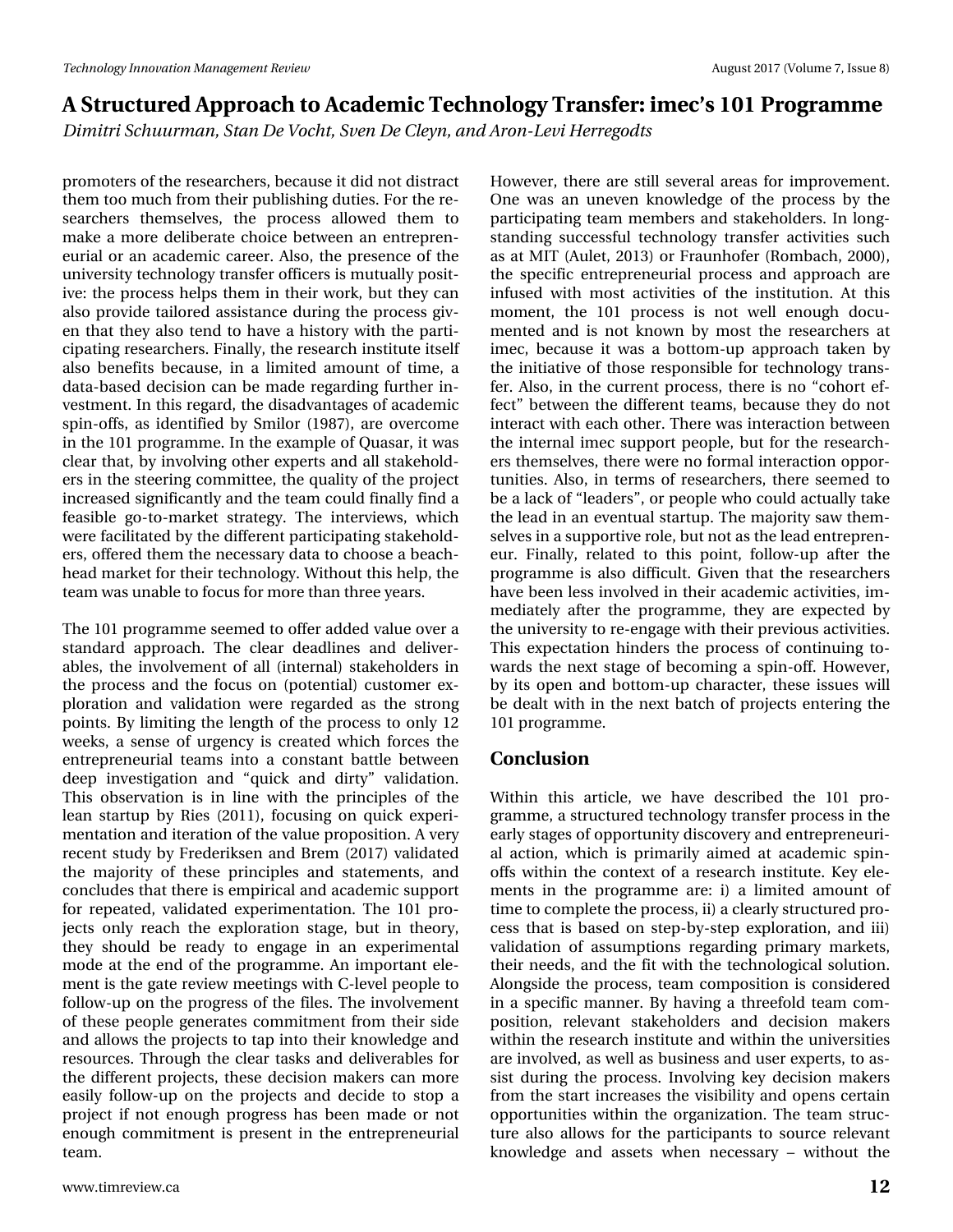*Dimitri Schuurman, Stan De Vocht, Sven De Cleyn, and Aron-Levi Herregodts*

need to have all these capabilities already in the core team. It also offers some freedom to the participants as to how they reach the deliverables linked to the three phases. However, future research and future work are still necessary. The follow-up after the programme needs improvement given that the risk remains high that researchers will fall back to their old routines after the programme, The programme also needs a stronger basis within the organization and should be implemented across the entire organization, as famous foreign examples such as Fraunhofer and MIT prove is important. Nonetheless, the 101 programme has shown a lot of potential with the first participating teams and confirms the literature that a process-based approach combined with focused team composition facilitate academic technology transfer.

The major contribution of the 101 programme lies in the combination of the three elements: the process, the team composition, and the coupling of a limited timeframe with regular follow-up meetings. By piloting and iterating the programme from a bottom-up perspective, the programme is able to create a fit with the overall goals of the organization and it also enables learning effects for the participants, who re-use the skills and knowledge obtained by their participation, as well as for the organization, where different people and profiles interact and get to know each other and the various assets and resources within the organization. Therefore, we see great potential in a structured technology transfer process and the possibility of experimenting with a technology-transfer initiative on even a very small scale.

#### **About the Authors**

**Dimitri Schuurman** is the Team Lead in User Research at imec.livinglabs and a Senior Researcher at imec – MICT – Ghent University in Belgium. He holds a PhD and a Master's degree in Communication Sciences from Ghent University. Together with his imec colleagues, Dimitri developed a specific living lab offering targeted at entrepreneurs in which he has managed over 100 innovation projects. Dimitri is responsible for the methodology and academic valorization of these living lab projects and coordinates a dynamic team of living lab researchers. His main interests and research topics are situated in the domains of open innovation, user innovation, and innovation management. His PhD thesis was entitled *Bridging the Gap between Open and User Innovation? Exploring the Value of Living Labs as a Means to Structure User Contribution and Manage Distributed Innovation.*

**Stan De Vocht** is the Innovation Manager at imec and was previously the Technology Transfer Manager at iMinds. Stan holds a Master of Law (LL.M.) and a Master of Intellectual Property and has been working in the technology transfer sector since his graduation in 2005. Stan has taken the initiative in the creation of the 101 programme and has helped several projects from technology to business.

**Sven De Cleyn** graduated with a Master in Commercial Engineering and started his professional career at the University of Antwerp, where he conducted research on high-tech spin-offs from European universities. He joined iMinds (merged with imec since October 2016) in 2011 as Technology Transfer Manager. He is in charge of the imec.istart business acceleration program in which he supports new spin-offs and startups. The program is recognized by UBI Global as one of the leading accelerators worldwide. Today, Sven is also a part-time professor in (high-tech) entrepreneurship at the University of Antwerp.

**Aron-Levi Herregodts** is a user specialist at imec.livinglabs and an affiliated researcher at imec-MICT-UGhent. He obtained master's degrees in Communication Sciences (2013) and Complementary Business Economics (2014). As a user specialist with imec.livinglabs, his role is to translate multi-actor behaviour, needs, and wants to tangible recommendations to provide structure to the innovation process of startups, SMEs, and large organizations. His main interests include open innovation, user innovation, organizational learning, intermediary activities, and user-centric design and methodologies. He has specific interest in the configuration of intermediary learning activities based on the end user with innovation-relevant actors for distinct types of entrepreneurs and innovations.